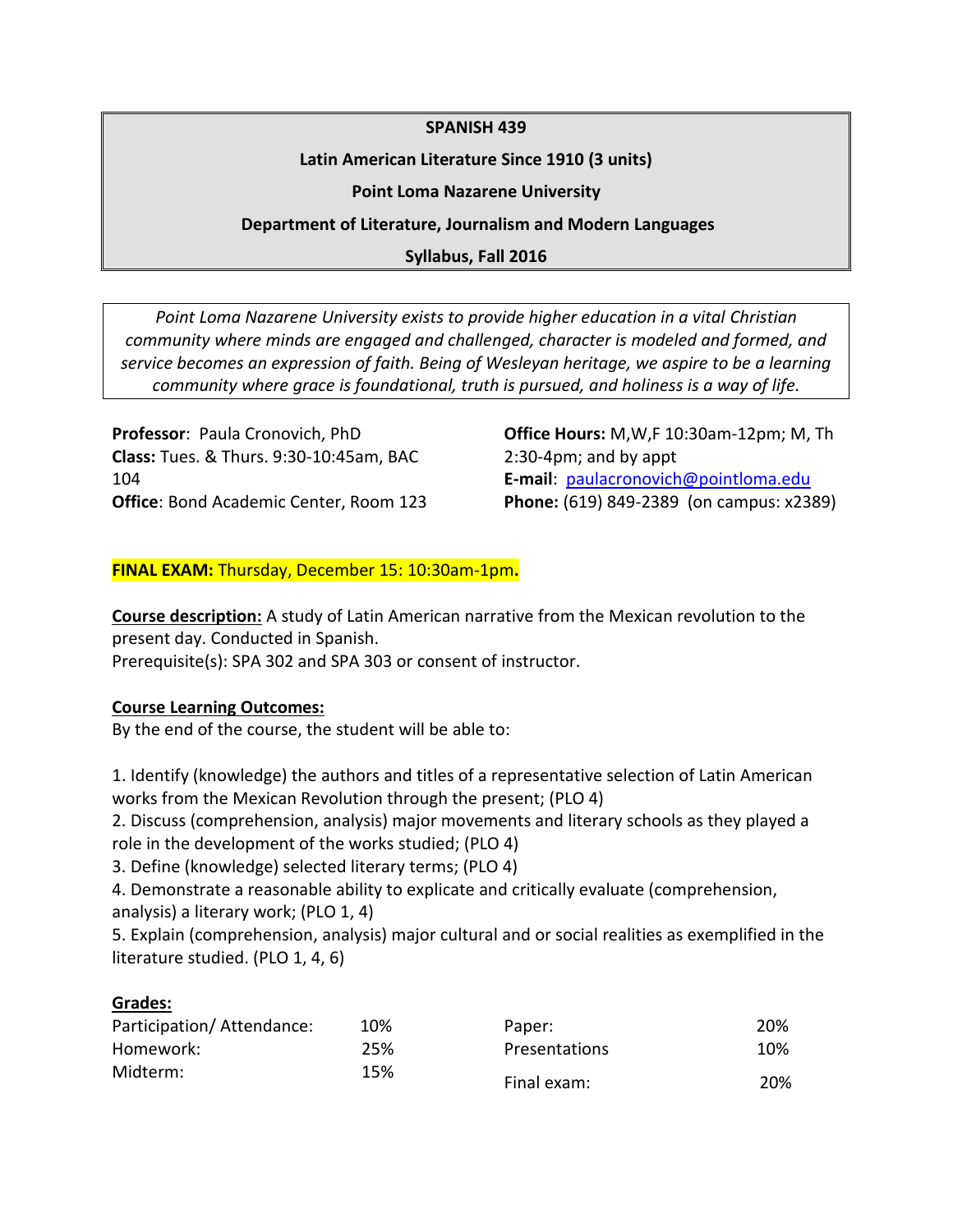#### **Grading Scale:**

| $93-100 = A$  | $80-82 = B$     | $67-69 = D+$ |
|---------------|-----------------|--------------|
| $90-92 = A$   | $77 - 79 = C +$ | $63-66 = D$  |
| $87-89 = B+$  | $73 - 76 = C$   | $60-62 = D$  |
| $83 - 86 = B$ | $70 - 72 = C$   | $0-59 = F$   |

#### **Course Schedule and Assignments with DUE DATES** (**\***indicates item in reader)**:**

#### **Week 1**

**Tues.** *No class (Monday schedule)* **Thurs. Sept 1** Introduction: 100 years of Latin American fiction

#### **Week 2**

**Tues. Sept 6 \***"La gallina degollada" (1917) – Horacio Quiroga **Thurs. Sept 8 \***"A la deriva" (1917) – Horacio Quiroga

### **Week 3**

**Tues. Sept 13 \***"No oyes ladrar los perros" (1953) **–** Juan Rulfo **Thurs. Sept 15 \***"Nos han dado la tierra" (1953) – Juan Rulfo

#### **Week 4**

**Tues. Sept 20 \***"El Sur" (1944) – Jorge Luis Borges **Thurs. Sept 22 \***"La muerte y la brújula" (1944) – Jorge Luis Borges

#### **Week 5**

**Tues. Sept 27 \***"Carta a una señorita en París" (1951) – Julio Cortázar **Thurs. Sept 29 \***"La continuidad de los parques" (1964) – Julio Cortázar

#### **Week 6**

**Tues. Oct. 4** *Aura* (1962) *–* Carlos Fuentes **Thurs. Oct 6** *Aura* (1962) *–* Carlos Fuentes

#### **Week 7**

**Tues. Oct 11 Midterm exam Thurs. Oct 13** *La casa de los espíritus* (1982)– Isabel Allende

#### **Week 8**

**Tues. Oct 18** *La casa de los espíritus* – Isabel Allende **Thurs. Oct 20** *La casa de los espíritus* – Isabel Allende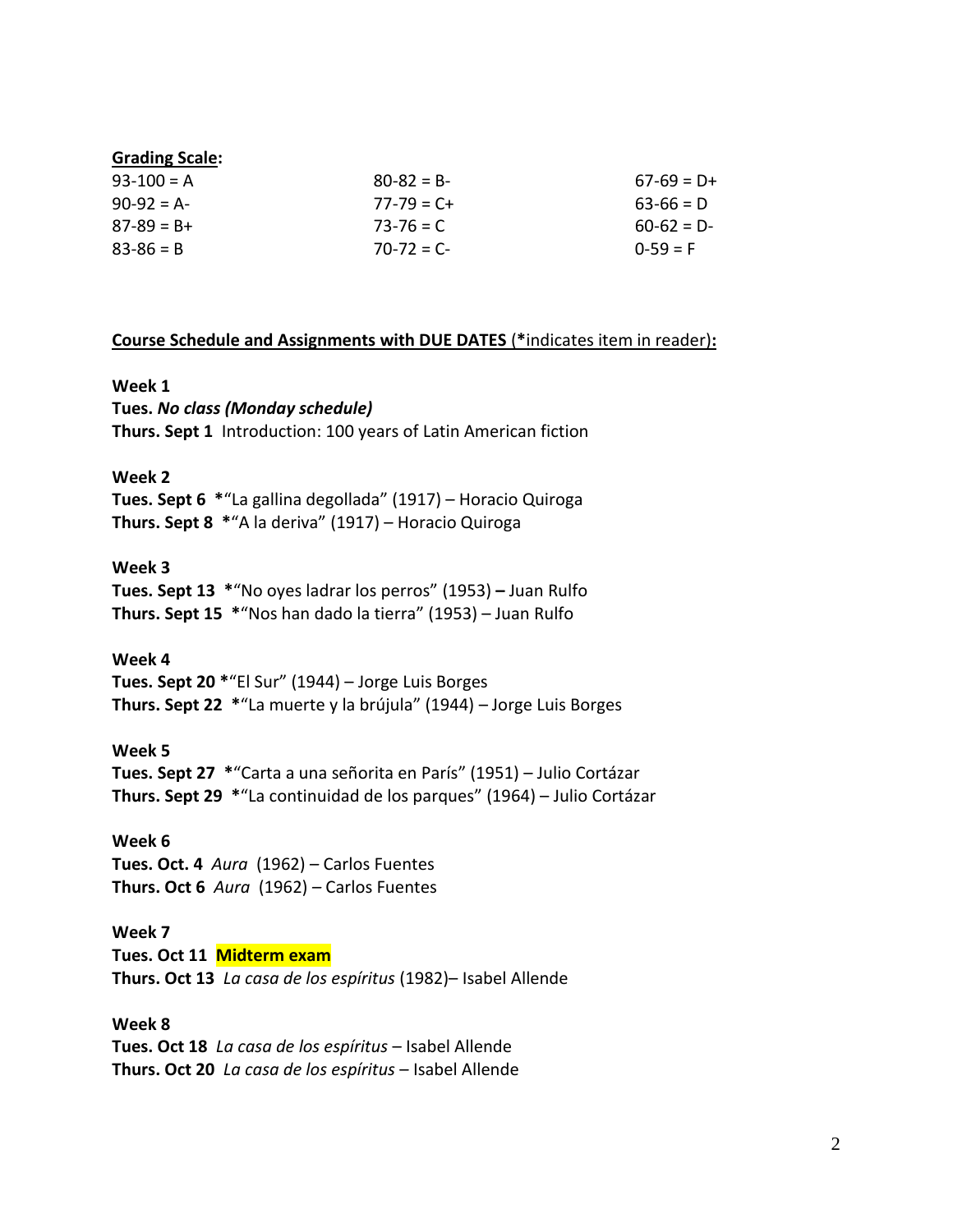**Week 9 Tues. Oct 25** *La casa de los espíritus* – Isabel Allende **Thurs. Oct 27** *La casa de los espíritus* – Isabel Allende

## **Week 10**

**Tues. Nov 1** *La casa de los espíritus* – Isabel Allende **Thurs. Nov 3 \***"Amor a la distancia" – Edmundo Paz Soldán **\***"Prólogo" de *Se habla español* (2000) *–* Alberto Fuguet y Edmundo Paz Soldán

# **Week 11**

**Tues. Nov 8** Conferences for paper *La vida privada de los árboles*–Alejandro Zambra **Thurs. Nov 10** *La vida privada de los árboles* (2006) –Alejandro Zambra

# **Week 12**

**Tues. Nov 15** *La vida privada de los árboles* –Alejandro Zambra **Thurs. Nov 17** *La vida privada de los árboles* –Alejandro Zambra

# **Week 13**

**Tues. Nov 22** *Señales que precederán al fin del mundo* (2009)-Yuri Herrera **Thurs.** *Thanksgiving Recess*

## **Week 14**

**Tues. Nov 29** *Señales que precederán al fin del mundo* -Yuri Herrera **Thurs. Dec 1** *Señales que precederán al fin del mundo* -Yuri Herrera

# **Week 15**

**Tues. Dec 6** *Señales que precederán el fin del mundo* -Yuri Herrera **Thurs. Dec 8 Paper due, MLA format** Conclusiones

**FINAL EXAM:** Thursday, December 15: 10:30am-1pm**.**

# **REQUIRED TEXTS AND RECOMMENDED STUDY RESOURCES**

- 1. Reader: available in PLNU bookstore. (This contains all the short stories.)
- 2. Fuentes, Carlos. *Aura.* Farrar, Straus and Giroux: 1975. ISBN 0374511713
- 3. Allende, Isabel. *La casa de los espíritus.*
- 4. Zambra, Alejandro. *La vida privada de los árboles.* Anagrama: 2006. ISBN 8433977962
- **5.** Herrera, Yuri. *Señales que precederán al fin del mundo.* Periférica: 2009. ISBN 8492865067

## **INCOMPLETES AND LATE ASSIGNMENTS**